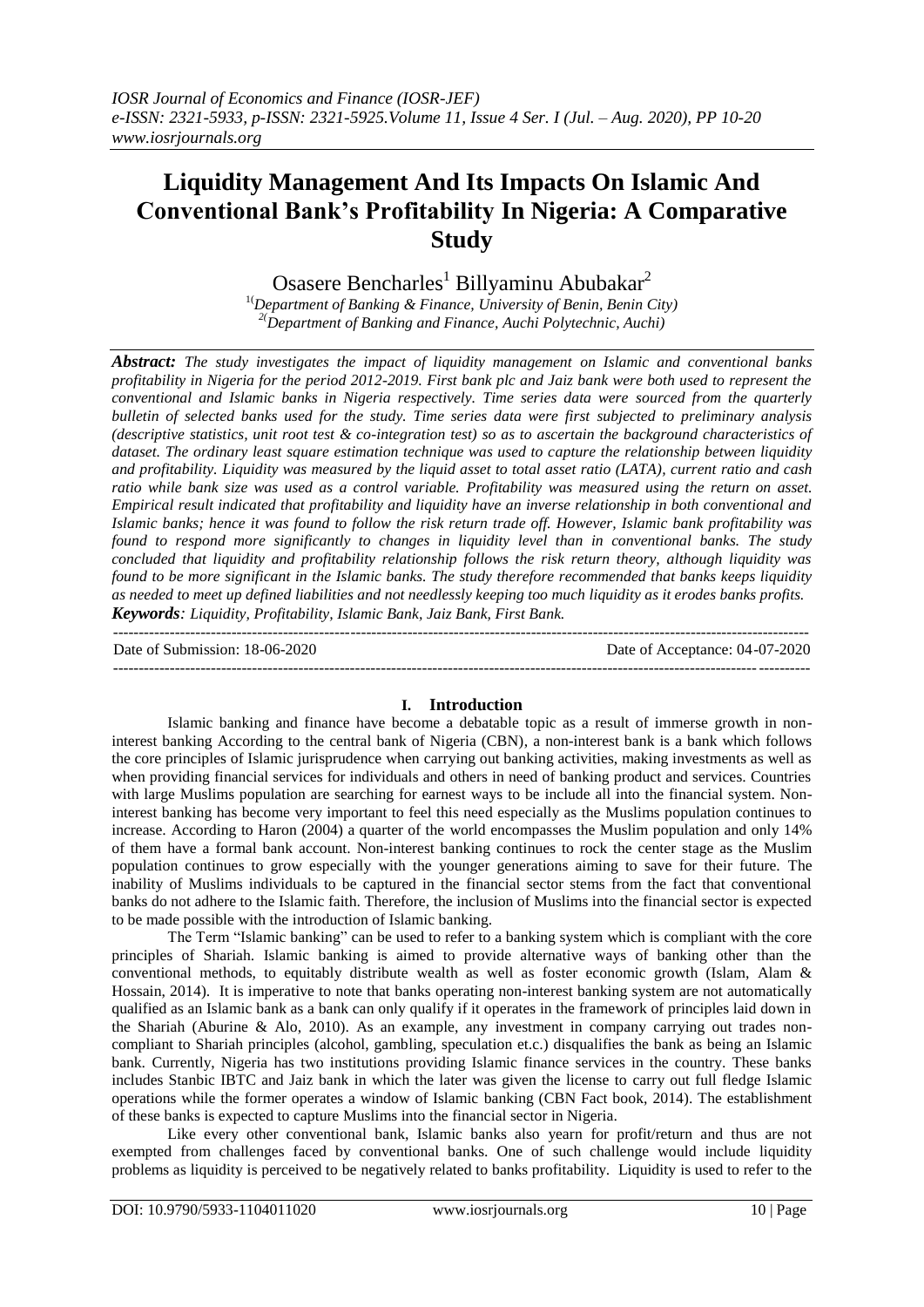ability of banks or any financial institution to pay up its short-term liabilities and this would imply that banks must be able to meet demands made by its creditors as at when called upon to do so. In the opinion of Eljelly (2004), when deposit money banks are able to meet up its short term obligations to its creditors at large, then that bank is said to be liquid. Managing liquidity should be of major concern to banks as problems arising in the banking industry can be attributive to failure in managing the liquidity and profitability tradeoff. Islamic banks are thus faced with the challenge of keeping required liquidity level as they also have in their position deposits from customers and other short term liabilities.

On the other hand while Islamic banks struggle in keeping adequate liquidity, they also yearn to maximum return from operations. In fact any bank unable to maintain adequate liquidity and declare reasonable profit for its shareholders can never see the light of the next day. Thus, in another word banks must make profit if at all they intend to continue in the line of business. Banks must also make profit to encourage existing shareholders and future investors. While banks must make profit, it must also ensure adequate cash or near cash, this therefore means that banks must be liquid at all times. Olanguju, Adeyanju, and Olabode (2011) made it clear that profitability and liquidity are two key contrasting objectives that a bank seeks to achieve. A bank with sufficient liquidity has better chance of meeting the cash needs of all its customers and this overcomes the risk of illiquidity. However, adequate liquidity means that the bank is tying down assets in cash that do yield any income. Hence the cost of adequate liquidity to a bank is the opportunity cost of lost income that the bank would have earned if such liquid assets were invested in high interest yielding investment.

The risk-return theory opines that higher risk should lead to higher return. This therefore follows that risk and return have a positive relationship, one increase as the other increases. Over time the liquidity – profitability relationship has been seen by some researchers to follow the risk-return theory. The risk return theory states that high risk should be met with an equally high return, Conversely low risk would also in effect yield a low return. Thus, as banks increase's their liquidity position the banks seeks to reduce risk and thus lower return. The other way is also true, as banks operate on low liquidity; they absorb a very high risk in which high return is expected.

Various schools of thoughts stipulate that excessive liquidity erodes firms profit making ability. Ehiedu (2004) is of the opinion that when firms cling to excessive liquidity it results in accumulating investable and loan able funds. Ehiedu (2004) went further to argue that if banks decides to adjust liquidity in such a way that it becomes very low, such bank would be operating on a keg of gun powder which can explode at any given point in time. It therefore follows that banks must balance these two conflicting objectives. The issue of liquidity management is unique to Islamic banking since they have limited instruments to hold on to their liquidity. Conventional banks employ various money market instruments to hold on to adequate liquidity position and such instruments usually comes with interest and becomes non-compliant with Shariah principles. Little or no Shariah complaint instruments limit sound liquidity management practices in Islamic banks. This therefore necessitates addressing the liquidity challenges of Islamic banks.

Liquidity and profitability nexus in conventional banks have been up for debate in the finance literature. An inverse relationship between liquidity and profitability has been recorded by most empirical studies (Abulaila & Alhathool, 2016; Opoku, 2015; Radhe & Deepa, 2015; Agbad & Osuji, 2013). In recent studies, empirical studies on Islamic finance have taken the center stage in research, hence lots of study has been undertaken to examine the determinants of profitability in Islamic banks (Hassan & Bashier, 2005; Abduh, 2013; Noman, 2015). Among other bank specific characteristics, bank liquidity level was a common factor found to significantly determine profitability in both conventional and Islamic banks. In the light of this, other research works have been carried out to investigate the linkage between liquidity and Islamic banks profitability (Maqbool, 2014; Noman, 2015; Anwar, 2020; Rasul, 2013). Empirical result has been found to be mixed and this might be as a result of the different liquidity measures used in the study. Most empirical studies conducted to link liquidity to profitability in Islamic banks have majorly been done outside the Nigeria scope, hence the establishment of an Islamic bank in Nigeria necessitates the need to carry out an empirical study on the impact of liquidity on Islamic banks in Nigeria.

Most empirical studies carried out have established a nexus between liquidity and profitability in conventional banks. The risk-return theory has been found to hold true in the conventional sector of the Nigeria banks. Could this also be said of the Islamic banks? This study intends to make a comparison between the Islamic and conventional banks in Nigeria.

## **II. Literature Review**

Liquidity in its utmost sense is the ability of any financial institution to meet its short term obligations, either by liquidating its current asset, borrowing or by means of its external reserve. The concept of liquidity has been interpreted by so many authors and practitioners to be the ability of banks to meet obligations when required to do so. Bank liquidity can be seen as the capacity of banks to finance increasing asset and meet unexpected and expected cash obligations without incurring unacceptable losses (GARP, 2013). Liquidity not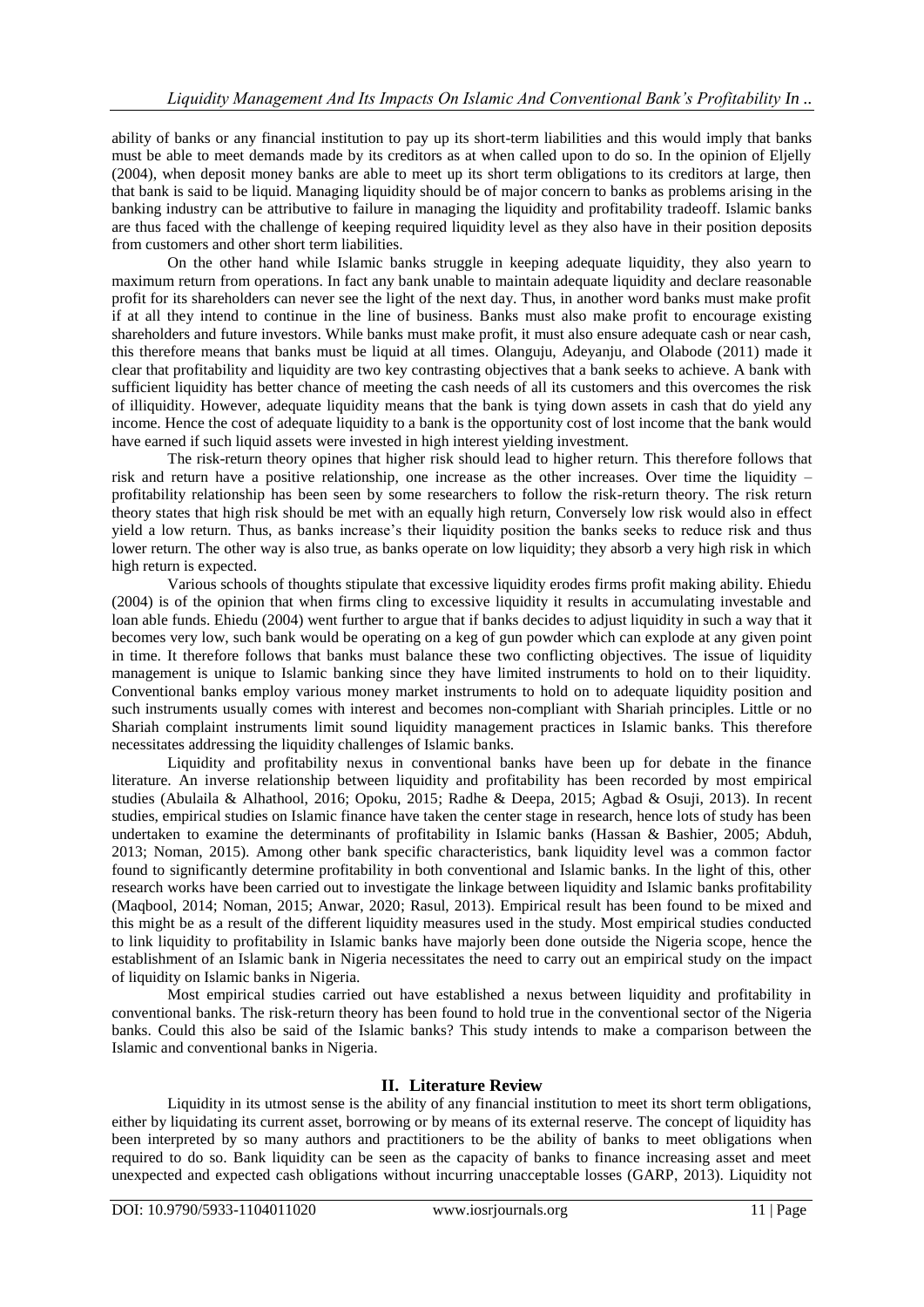only entails ability to pay up short term obligations but capital that is available for investment (Olarewaju  $\&$ Adeyemi, 2015).

Where bank liquidity exists, illiquidity follows very closely if banks fails to adopt an efficient liquidity policy. While liquidity refers to banks ability banks to honor maturing debts, illiquidity is the inability to honor maturing obligations. A bank is said to be liquid when it easily and rapidly converts its assets at a very low cost. Liquidity being the life wire of every financial organization must be managed efficiently and effectively. Managing inventories, accounts receivables and accounts payable, customers deposits are current assets that must be managed to keep the bank liquid. Banks must balance its current assets and liabilities in such a way that liabilities are easily covered by its assets while avoiding excess liquidity at the same time (Eljelly, 2004).

In the words of Andabai and Bingilar (2015) "Liquidity management refers to all management decisions and actions that influence the size and effectiveness of liquidity". This therefore means that organizations can make decisions on the level of liquidity it needs, but at the same time abide by the general liquidity level stipulated by regulatory bodies. Managing liquidity entails balancing deposits with loan demands, so as to earn a return and operate at a safe margin. Banks can manage its liquidity level by holding highly marketable short termed financial instruments (treasury bills and certificates), accessing short term accommodation with the central bank and holding large amount of deposits (Agbada & Osuji, 2013).

## *2.1 Islamic Banking in Nigeria*

The Nigeria banking system have officially embraced Islamic financing model only in recent times, although at the time of independence the Muslim Bank of West Africa was already operational in Lagos. However, the bank met its end after the order of closure given by the then minister of finance in 1962. In 1992, two banks were given provisional license to operate as an Islamic bank but these banks closed immediately as a result of low success recorded. The year 1996 saw the birth of the Habib bank, which was licensed to operate an Islamic banking window in Lagos. However, since a workable non-interest framework was not yet in place, Habib bank met its end as a result of poor information and workability (Adebayo, 2010).

Numerous non-interest banking products were launched after Sanusi Lamido assumed office in 2009. The then Zamfara state government attempted to adopt the Islamic banking model so as to achieve its goal of including Muslims into the financial system. However, such idea could not be birth, although it later gave support to Jaiz international bank which was a private bank to become a full fledge Islamic bank (Ahmed, 2003). Since independence, Muslims in Nigeria have been financially excluded. Therefore, their desire to be financially included was finally giving hope when Nigeria became a member of the Islamic Development Bank (IDB) in 2005. In January 2009, the federal government through the CBN finally became a member of the International Financial Services Board (IFSB). The IFSB is an international organization aimed at setting standards for the financial service industry.

In August 2010, the CBN released the new banking model which the non-interest banking was named among specialized banks in Nigeria and were also allowed to operate at the national or regional level. The capital requirement for Islamic bank was placed at N10b for national banks while N6b was placed for those that wished to operate at the regional level. Later in September 2010, the NDIC rolled its exposure draft on noninterest deposit insurance scheme for stakeholders. In 2012, Jaiz bank became the first bank to be licensed to operate as a full fledge Islamic banking in the country. As at 2018 Jaiz banks already has about 32 bank branches as compared with only one branch recorded in 2013.

#### **2.2.** *Liquidity management instruments under Islamic banking*

The commodity Murabahah have become a major instrument used to hold liquidity in Islamic banks. However, the technique, while providing Islamic Financial Institutions (IFI"s) with a window to invest their short term funds, it leads to an inefficient use of funds due to its low returns. In the conventional banking system with a well-developed interbank market, there are a variety of instruments available to the banks. Access to interbank money markets for short-term borrowings gives considerable flexibility to a bank to adjust its shortterm cash flow. Secondary markets in financial instruments have also become an important source for liquidity management, which banks can rely upon to manage their liquidity. However, for Islamic banks, the instrument has to be asset based; therefore, it is more closely related to the debt (bond) capital markets.

Effective liquidity management under Islamic banking has been hampered as a results of (i) small number of participants; (ii) slow development of Islamic financial instruments; (iii) lack of generally acceptable inter-bank market for Islamic banking; (iv) absence of a liquid Islamic secondary market; (v) lack of lender of last resort facilities and (iv) differences in Shari, ah interpretations on Islamic banking (Norman, 2015).

Islamic banking products can be readily categorized into short and long term. The deposit liabilities of most Islamic banks are short-term based and they include;

*a. Murabaha:* A popular instrument used by the Islamic bank is the Murabaha since it is mostly used in trade and financing assets. In Murabaha, goods are purchased by the banks and delivered to customers, but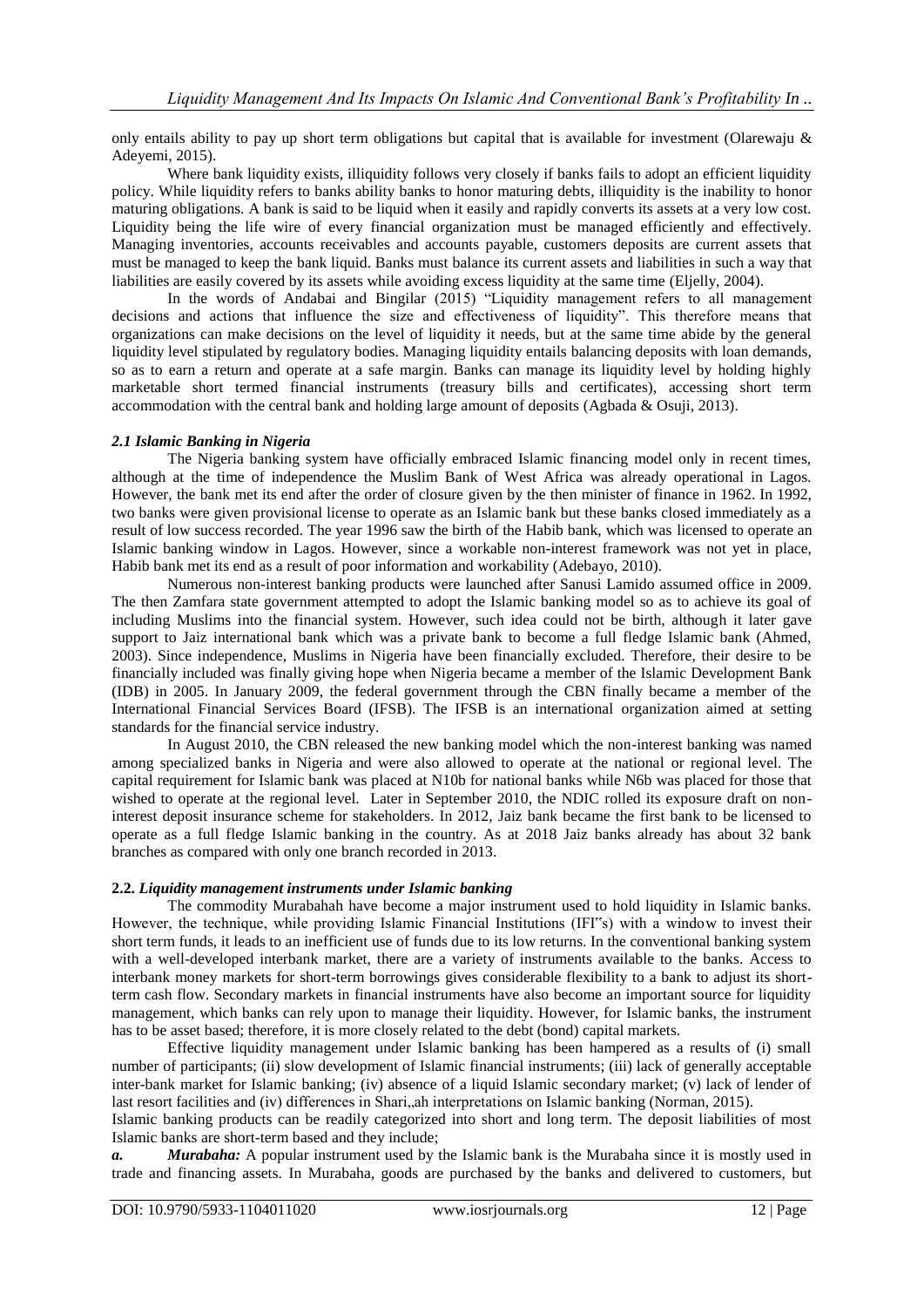payment is differed to an agreed date. In this contract, the expected return is usually synchronized with interest payment on conventional loans. The commodity Murabaha is found to have a similarity with asset backed loans. One notable feature of the murabaha is its certainty of capital and returns. According to Bintube (2003), the murabaha is the most used Islamic products used for meeting maturing obligations in Islamic banks. Like asset backed securities, metals are bought with depositor's fund, making depositors co-owners of these metals. These metals are then sold on spot delivery but with deferred payment. The deposit taking institution at most times acts as agents to depositors by initiating the purchase and sales of the metal on their behalf. A markup is added to the cost of the metal which becomes the return on customer deposits.

**b.** *Wakala/Mudaraba:* In the Wakala arrangement, the depositor acts as the principal (Muwakkil) while the deposit taking institution becomes the agent (Wakil). The agent is trusted with the responsibility of investing deposits made by the principals (depositors) in various financial instruments compliant with Shariah. Any profit made by the agent (deposit taking institution) is shared with the principal (Muwakkil). However, any loss arising from trade or investment is borne only by the principal in as much as there was no negligence on the part of the agent

*c. Wadiah:* The *Wadiah* mirrors the conventional banks mutual fund scheme. The Wadiah is mostly used as a short-term retail deposit product. The deposit taking institution (Mouda Ladayhi) collects deposits from customers (Mouda) on the agreement that the full amount of deposit would be collected at maturity. Like the mutual fund, the Mouda Ladayhi pools deposits of various depositors and make an investment with them. However, unlike the wakala/mudaraba were loss is borne by the depositor, loss is borne entirely by the Mouda Ladayhi (deposit taking institution) in the Wasiah. (Amed, 2003).

## **2.3** *Theoretical Review*

Many theories have been postulated over time as regards the management of Banks liquidity, one of such theories includes *The Real bill Doctrine or Commercial Loan Theory.* The Real bill Doctrine or Commercial Loan Theory states that deposit money banks should offer only short-term self-liquidating loan to customers. Loans are said to be self liquidating when proceeds/return from the use of such loans are used to offset the original loan. For example, a Bank may advance a loan to a customer for the purchase of automobiles. The theory therefore stipulates that such a loan is self-liquidating when such automobiles are eventually sold off and the proceeds used for the repayment of such loans. The central bank is expected to only lend to banks on the basis of the security of short term loans advanced by the bank. This would enable bank keep proper liquidity and regulate general money supply. The strength of this theory lies on the fact that such loans are less likely to become bad debts since they have short maturities and have productive purposes. This theory is not without limitations and one of such limitation is the fact that if a bank is to advance fresh loans only after repayment of previous loans, borrowers would be disappointed and would be forced to reduce production. Reduction in production would mean even lower return and eventually such loan would risk becoming doubtful. Should all banks follow the same principle, money supply would be adversely affected making it even more difficult for debtors to repay existing loans. Another limitation to this theory lies on the assumption that loans are selfliquidating wish is not always the case. For a loan to be self liquating, a third party is required to make a purchase of whatever was produced and where this is not the case, such loans risk becoming a bad debt.

H.G Moulton propounded the shiftability theory which is aimed at managing banks liquidity. This theory asserts that banks do not necessarily need to rely on maturities. Rather banks can simply hold assets that can be easily shifted to other banks when liquidity needs arises. Such asset should be able to retain its value even after it has been shifted to a third party. Example of shift able assets includes money market instruments such as treasury bills, certificate of deposits and other bills of exchange that can be easily sold without capital loss. Banks are also expected to hold assets that can be shifted to the central bank especially during general liquidity crisis as no banks would be able to accept assets from other banks. The weakness of this theory is that mere shift-ability of assets does not guarantee liquidity in the entire banking system as banking system liquidity depends on economic conditions.

H.V Prochanow postulated the Anticipated Income Theory of liquidity management. This theory states that the anticipated income of the borrower is the primary bases for advancing loans regardless of the borrower's nature and character. *This* would imply that the bank would consider not only the security for the loan but the anticipated earnings of the borrower since the loan is to be repaid from his earnings. Thus, instead of in a lump sum at the maturity of the loan, a loan by the bank gets repaid out of the future income of the borrower in installments.

## **2.4** *Empirical Review*

## **2.4.1** *Liquidity management and Conventional Banks Profitability*

Over the years, different scholars and researchers have examined the relationship between liquidity and profitability. Fifteen (15) quoted banks in Nigeria were investigated in the study of Olarewaju and Adeyemi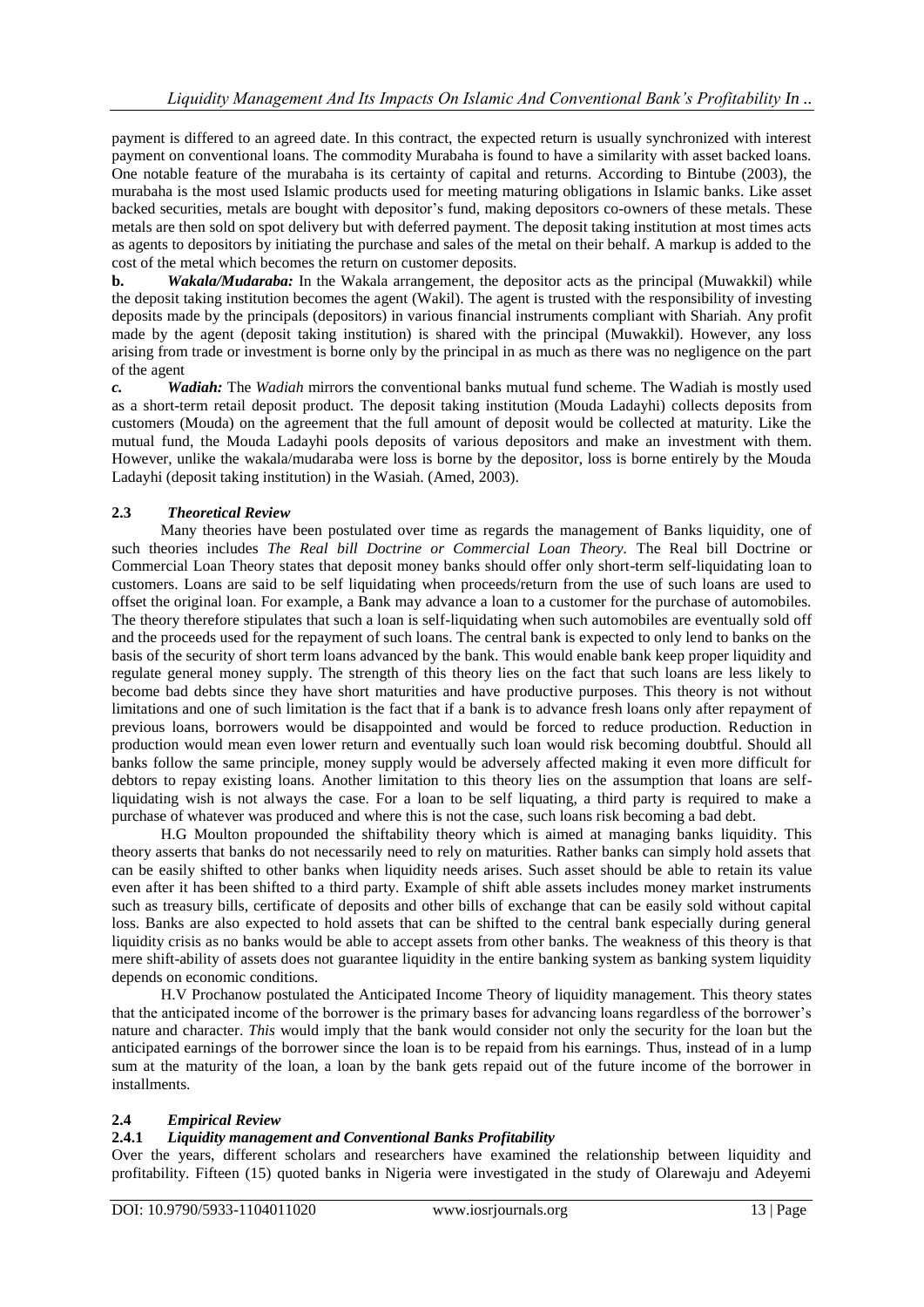(2015) to ascertain the casual relationship between liquidity and profitability. The result from the granger causality test indicated no causal relationship for majority of the banks, although four (4) banks were found to record a uni-directional causality running from liquidity to profitability. The study of Comfort and Bassey (2015) investigated the relationship between liquidity and profitability in Fifteen (15) Nigeria banks. The study found an inverse relationship between liquidity and profitability when return on equity was used as profitability measure. However, no significant relationship was found between liquidity and profitability when return on asset was used as profitability measure.

Takson and Atseye (2015) examined forty six (46) firms quoted on the Nigeria stock exchange so as to ascertain the relationship between working capital management and banks profitability. Working capital management was measured using cash conversion cycle (CCC), size, growth of firm, liquid ratio, account receivable and inventory. The study was conducted under the least square framework and empirical result indicated that all working capital variables had a significant negative relationship with profitability.

The study of Muhammad and Aisha (2016) found that the relationship between liquidity and profitability is not straight forward as empirical result is a function of the measure of profitability measure used. For example, when return on asset was used as a measure for profitability, current ratio was found to be negative while liquid and quick ratio recorded a positive relationship. On the other hand, no significant relationship was found when return on equity was used as a measure of profitability. This was also the case when liquidity variable were regressed against return on investment. The study of Ehiedu (2004) saw no significant relationship between liquidity and profitability in the Nigeria industrial companies. Specifically, only current ratio was found to have an insignificant positive relationship with profitability, while other liquidity variables were found to have a negative relationship with profitability.

Ikeora and Werigbelagha (2016) included macro-economic variables to check for the relationship between liquidity and banks profitability. Specifically, money supply and aggregate bank deposit were found to have a positive relationship with profitability. The Nigeria government was then advised to formulate policies directed towards manipulating money supply so as to facilitate economic growth. In a similar study, Akmal, Ali and Muhammad (2016) investigated the impact of liquidity management on profitability in Pakistani banks. All liquidity variables used for the study were found to have a positive relationship with profitability. Ibe (2013) investigated the impact of liquidity management on banks profitability in Nigeria. Liquidity variables (cash and short term funds, bank balance and treasury bills) were found to have no significant relationship with profitability.

Irawan and Faturohmwan (2015) investigated the Indonesian capital market to examine the liquidity and profitability nexus during 2005-2013. An inverse relationship was found between liquidity and profitability both in the agricultural and consumer goods sector of the capital market. Umobong (2015) examined the influence of liquidity and profitability level on profit growth in Nigeria pharmaceutical firms. A positive relationship was found between liquidity and profitability variables on profit growth. Although an inverse relationship was found between equity and profit growth.

## *2.4.2 Liquidity management and Islamic Banks Profitability*

There have been a growing number of researches done to investigate the impact of liquidity management on Islamic bank profitability. Olaoye and Dabri (2013) analyzed Islamic banking operations in Nigeria so as to identify possible challenges and prospects of operations. The study found that some of the challenges include lack of awareness, manpower, legal framework, and cash requirements. While Islamic banking was expected to foster economic growth and attract investors. Hassan and Bashir (2005) investigated the determinants of Islamic banking profitability for the period 1994-2001. Internal factors such as capital ratio and loan to asset ratio were found to be positively related to profitability. External Factors viz a viz taxation was found to have a negative impact on profitability. However, favorable macroeconomic fundamentals were found to enhance Islamic bank profitability.

Noma (2015) conducted an empirical investigation of profitability of Islamic banks in Bangladesh for the period 2003-2013. The GMM framework was utilized to capture the relationship between dependent and independent variables. Credit risk, loan ratio, cost efficiency and capitalization were found to have a negative relationship with profitability. Bank size was found to have a positive impact on Islamic bank profitability. Abduh (2013) examined the determinants of Islamic profitability in Malaysia for the period 2006-2010. Empirical results indicated that bank size was significant in explaining variations in profitability. Financial market development and market concentration were found to have a significant positive impact on Islamic banks profitability.

Maqbool (2014) investigated the impact of liquidity on Islamic bank profitability in Pakistan. Liquidity was found to have an inverse relationship with profitability. This study was confirmed by the later submission of Khasharmeh (2018) were liquidity was found to be a significant driver of profitability. The study of Rana et al (2016) compared the performance of Islamic and conventional banks in Bangladesh for the period 2013-2014.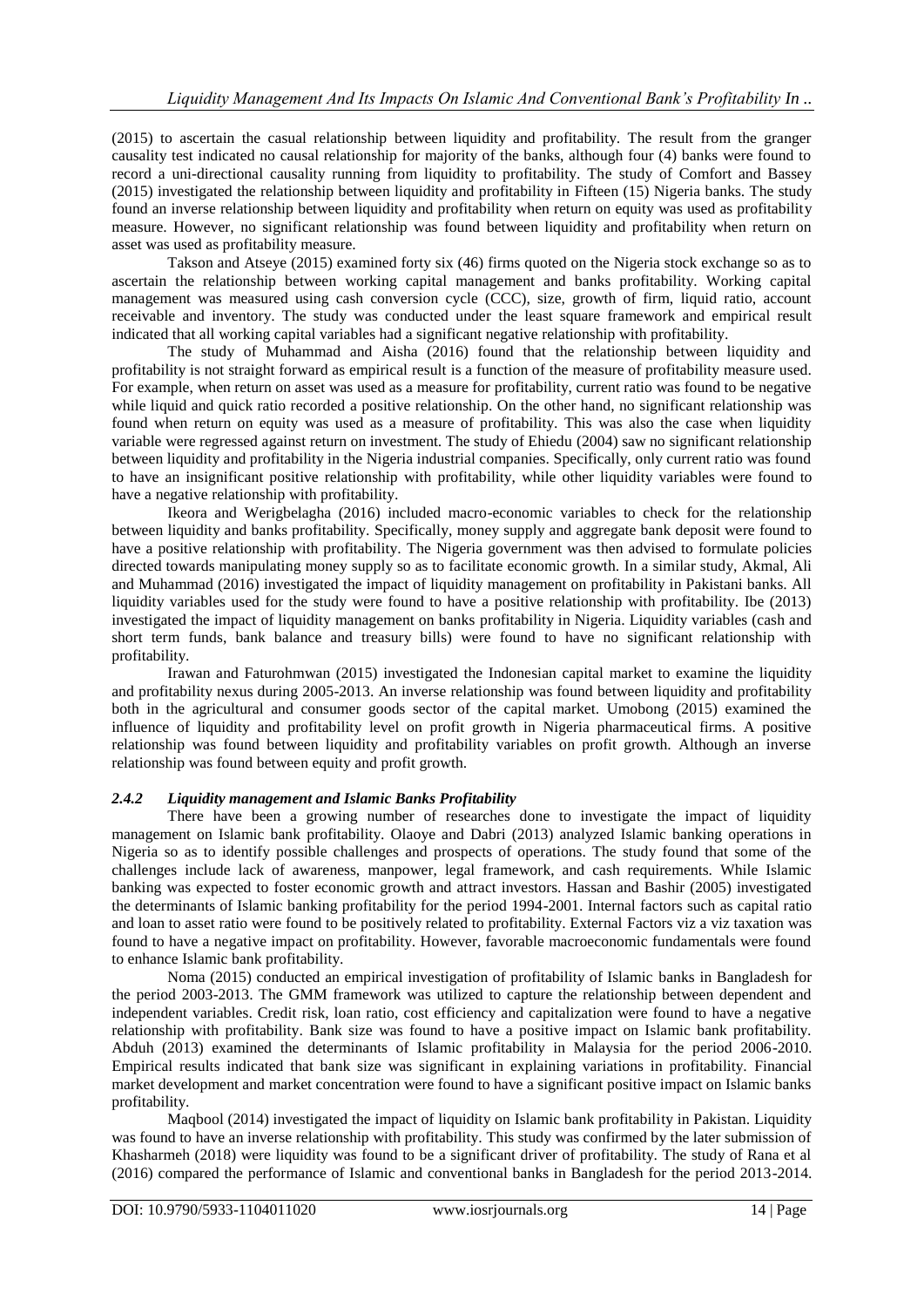Higher profitability was found in Islamic banks as compared to conventional banks, thus Islamic banks were found to be superior to conventional banks in terms of profitability, solvency and liquidity.

The study of Chowdhury and Ahmed (2009) found that Islamic banks had higher deposits than conventional banks in Bangladesh. This finding was later confirmed in the study of Saifullah (2010) were Islamic banks were found to perform better than conventional banks in terms of profitability. Shahchera (2012) investigated the impact of liquid asset on Islamic bank profitability in Iran under the framework of generalized method of moments (GMM) for the period 2002-2009. Empirical findings indicated that there is a significant relationship between liquidity and banks profit in Islamic banks.

## **III. Methodology**

This study would employ the ext-post factor research design. This is necessary as the design examines just how a set of independent variables affect a dependent variable. The Nigeria Banking sector would serve as the study population while Jaiz and first bank plc would be drawn as the study sample. Jaiz bank is being used as a sample for this study as it is the only full fledge Islamic bank in the country. First bank plc is chosen as it represents one of the largest and oldest conventional banks in Nigeria. Quarterly data would be collected from the annual financial reports published by the banks. Quarterly data covering the period 2012 Q1-2019Q4 would be used for accessing the relationship between liquidity and profitability variables.

## **3.1.** *Model Specification*

In an attempt to capture the liquidity profitability nexus, the study would be specifying two models to test independently the nexus between liquidity and profitability variables. The functional model for the study is shown below;

 $ROA = f(LATA, CR, CHR, BSIZE)$  Model 1 for First Bank  $ROA = f(LATA, CR, CHR, BSIZE)$  Model 2 For Jaiz Bank Model 1 and 2 cannot be empirically tested, thus we re-specify them in an econometric form, and this is stated below  $ROA = \alpha_0 + \alpha_1 LATA + \alpha_2 CR + \alpha_3 CHR \alpha_4 BSIZE + \varepsilon_t$  Model 1<br>  $ROE = \alpha_0 + \alpha_1 LATA + \alpha_2 CR + \alpha_3 CHR \alpha_2 + \alpha_4 BSIZE + \varepsilon_t$  Model 2  $ROE = \alpha_0 + \alpha_1 LATA + \alpha_2 CR + \alpha_3 CHR\alpha_3 + \alpha_4 BSIZE + \varepsilon_t$ Where;  $ROA = Return on Assets$  $ROE = Return$  on Equity LATA = Liquid Asset to Total Asset  $CR = Current Ratio$ CHR = Cash Ratio  $Bsize = Bank size.$  $\varepsilon_t$  = stochastic or Error term  $\alpha_0$  = Regression Constant  $\alpha_1 - \alpha_3 = \text{Beta Coefficient}$ We therefore make the following mathematical Apriori expectations  $\alpha_1 - \alpha_2 < 0$ ,  $\alpha_3 > 0$  Model 1<br>  $\alpha_1 - \alpha_2 < 0$ ,  $\alpha_3 > 0$  Model 2  $\alpha_1 - \alpha_2 < 0, \alpha_3 > 0$ 

## **3.2.** *Description of Variables*

a. *Return on Asset (ROA)*: Radhe and Deepa (2015) defines as a financial ratio that shows the percentage of profits earned by firms in relation to its total assets. In other word, ROA implies how much profit a bank has earned as a result of the accumulation of various assets. This ratio measures the net income earned by total assets of the company during a financial year. This therefore follows that ROA quantify how efficiently the total asset of a firm has been put to use. ROA can be obtained by dividing the net income by total asset. High ROA ratio indicates that a company is effectively managing its asset so as to earn high amount of income. A positive ROA indicates an upward profit trend.

b. *Cash ratio*: Cash ratio measures cash and cash equivalents in relation to its current liabilities. Cash ratio measures to what extent banks or financial organizations can cover up its current liabilities with just the cash and cash equivalents at its disposal. In determining the cash ratio, other liquid assets like inventory and accounts receivables are excluded from the current asset. Banks can determine its cash ratio by dividing its cash and equivalents by it current liabilities

c. **Bank Size:** this ratio is used to measure the amount of asset owned by the bank. Larger banks are better able to offer financial services at low cost.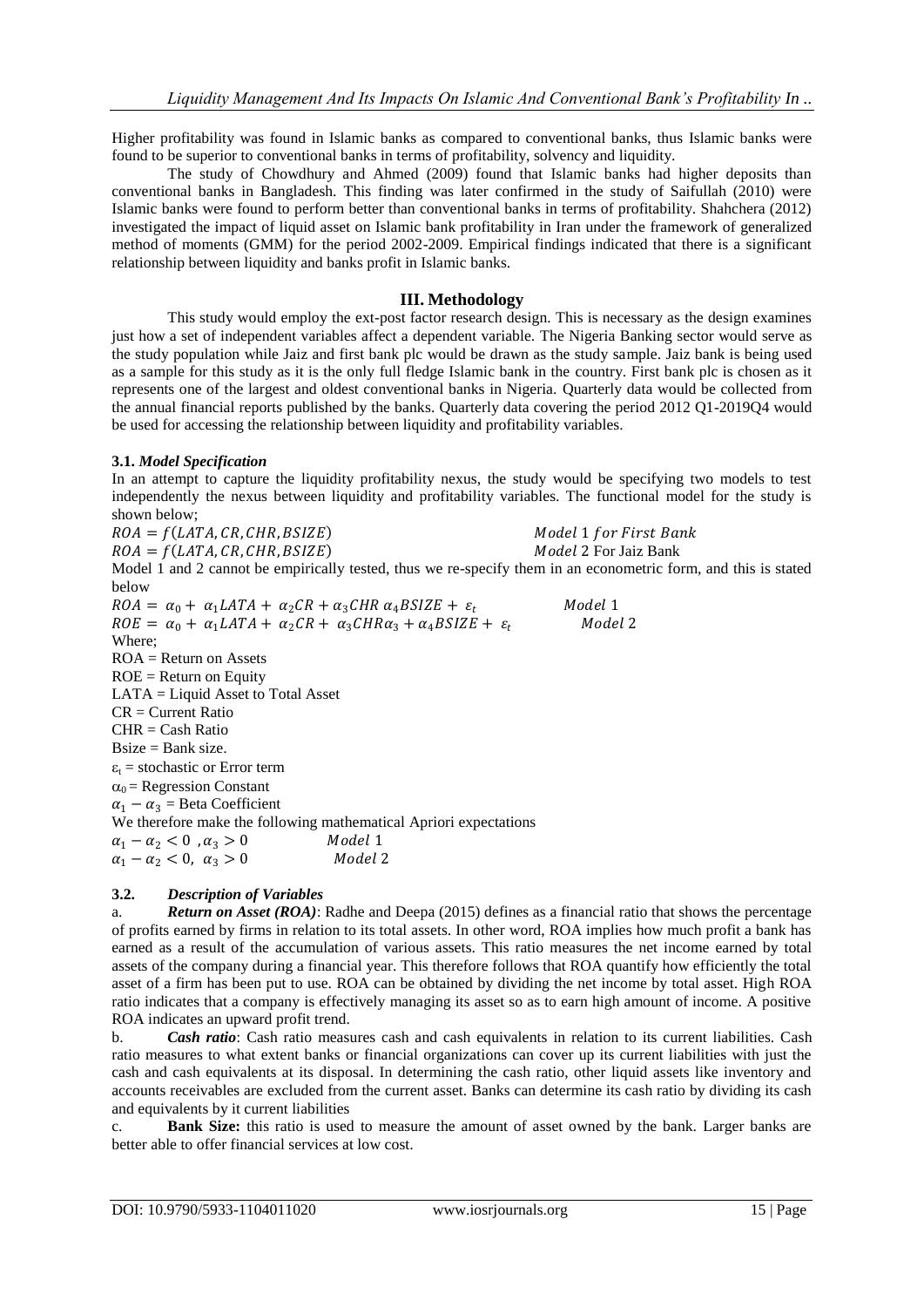d. **Liquid Asset to Total Asset Ratio:** This ratio indicates the overall liquidity of the bank. It looks at how much of liquid assets makes up the total asset. Examples of liquid asset are cash in hand, bank balance with CBN and money at call. This ratio is derived by dividing total liquid asset by total asset.

e. *Current ratio*: this is an indicator that indicates to what extent a bank or any financial institution can meet up its short term obligations. The current ratio measures the ability of banks to cover its maturing short term obligations using its current assets. Current ratio is obtained by dividing banks current assets with its current liability. Banks with high current ratio indicates that the bank is meeting up its short term liability.

## **3.3** *Method of Data Analysis*

The empirical work would begin by subjecting the variables to descriptive statistics in order to determine the normality of the distribution table. The mean, standard Deviation and Jaque Berra would be given proper attention as they give a quick overview of the normality of variables. If the data are observed to be normally distributed, the data would then be subjected to various preliminary tests to determine the time series characteristics.

Secondly, since most macroeconomic time series are trended and in most cases non stationary, using a non stationary time series would result in spurious regression leading to incorrect conclusions. Therefore, to determine the stationarity of the series the data would be subjected to a unit root test to determine the presence or absence of unit root. The series is said to have a unit root when it exhibits white noise, thus one would need to difference the series to make it a stationary one (free from unit root). The Augmented Dickey Fuller (ADF) test for unit root would be employed in this study. Following closely would be the determination of long run relationship between variables of study. The Johansen Julius test for co-integration would be employed and finally the Ordinary least square estimation technique would be used to determine the level of relationship existing between the dependent and independent variable. The ordinary least square method is chosen as a result of its simplicity and applicability in estimating linear models. The OLS is also accredited with its ability to fit a function with the data by minimizing the sum of squares errors from the data. The OLS has also been found to be the best linear unbiased estimator since it provides minimum variance mean estimation when the errors have finite variance.

## **IV. Results**

## **4.1 Descriptive Statistics**

The descriptive statistics show the characteristics of the data set. It informs the researcher as to whether the data set maintains a normal distribution curve.

|                  |             | Table 4.1a     | <b>Summary Statistics (First Bank)</b> |                 |                  |
|------------------|-------------|----------------|----------------------------------------|-----------------|------------------|
| <b>Variables</b> | <b>Mean</b> | <b>Std.Dev</b> | <b>Skewness</b>                        | <b>Kurtosis</b> | P.Value(J.Berra) |
| <b>ROA</b>       | 0.013       | 0.008          | 0.621                                  | 2.881           | 0.353            |
| <b>LATA</b>      | 0.751       | 0.082          | 0.683                                  | 2.732           | 0.274            |
| CR               | 1.090       | 0.166          | 0.241                                  | 2.775           | 0.827            |
| <b>CAR</b>       | 0.243       | 0.088          | $-0.930$                               | 2.688           | 0.093            |
| <b>BS</b>        | 12.592      | 0.136          | 0.124                                  | 1.706           | 0.314            |
| Jaiz Bank        |             |                |                                        |                 |                  |
| <b>Variables</b> | Mean        | <b>Std.Dev</b> | <b>Skewness</b>                        | <b>Kurtosis</b> | P.Value(J.Berra) |
| <b>ROA</b>       | 0.009       | 0.005          | 0.507                                  | 2.028           | 0.268            |
| <b>LATA</b>      | 0.449       | 0.201          | $-0.159$                               | 1.861           | 0.393            |
| CR               | 1.098       | 0.360          | 0.010                                  | 2.059           | 0.554            |
| <b>CAR</b>       | 1.212       | 0.890          | 1.542                                  | 4.148           | 0.000            |
| <b>BS</b>        | 7.697       | 0.272          | $-0.957$                               | 3.622           | 0.066            |
|                  |             |                |                                        |                 |                  |

## **Source: Authors Compilation from Eviews 9.0**

The summary statistics of the dataset is presented in the table above. Table 4.1a&b shows clearly the basic characteristics of dataset for Jaiz and First bank respectively. The mean result indicates that during the period of study, FBN had more return on its asset than its counterpart  $(0.01 > 0.009)$ . Result also shows that Jaiz bank holds an acceptable liquidity positin as indicated by the mean value of its liquidity indicators (LATA (0.44), CR (1.09), CAR (1.21)). This result beats our expectation as the Islamic section of the banking industry is expected to hold little liquidity as a result of scarce liquidity instruments. On the other hand, the conventional section (FBN) is found to have an adequate liquidity level but compares lower to that of its counterpart. The Islamic section is found to have more of its asset on long term and tangible assets and less on liquid assets. This again emphasizes the need of development of short term instrument compliant to Shariah principles. On the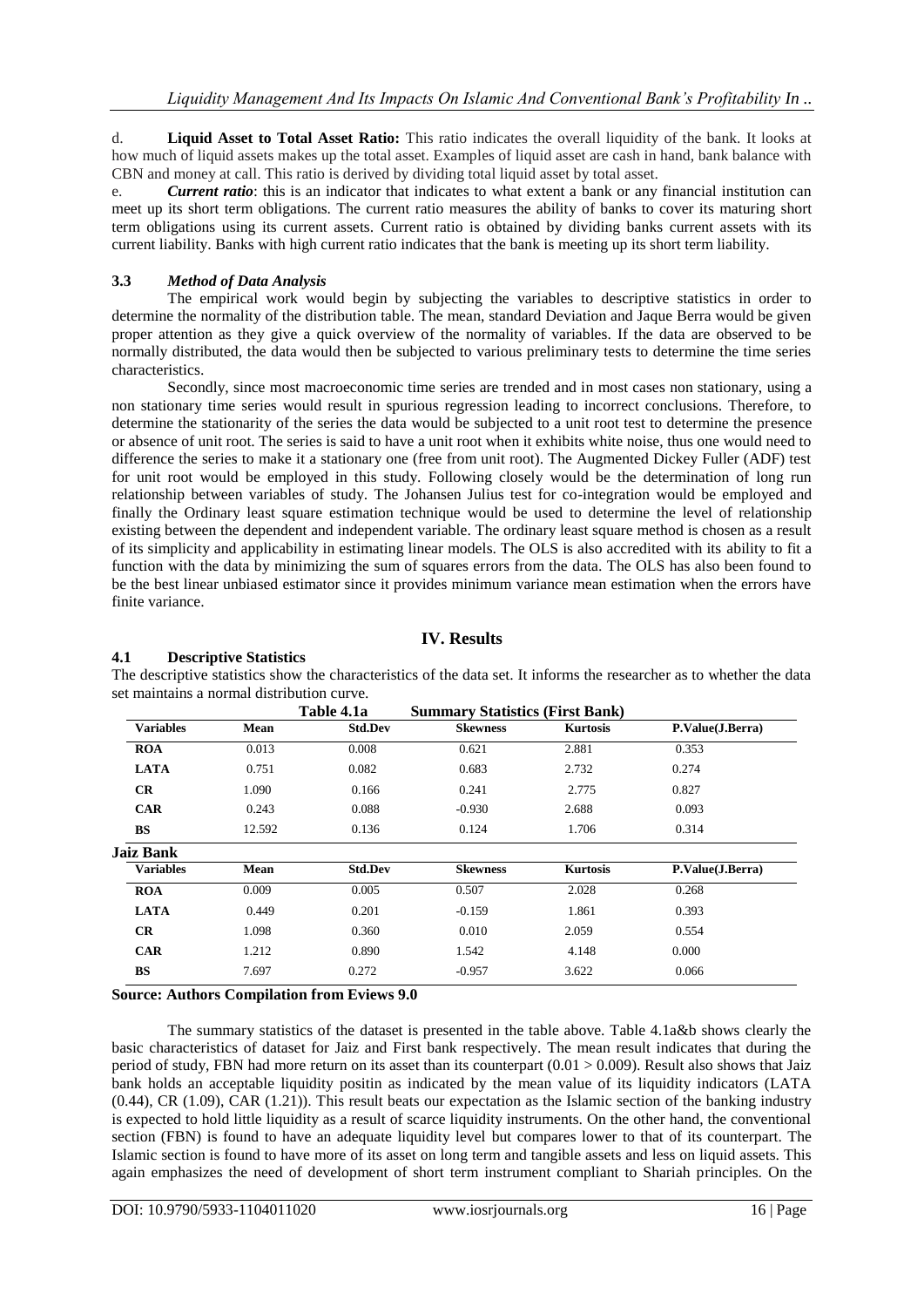other hand, FBN is found to be have higher liquid assets, implying that FBN has more of highly liquid asset in its portfolio of assets. Jaiz bank is found to have higher cash ratio, implying that it keeps more idle cash which could be invested in highly liquid instruments. This could explains the low level of profit recorded by jaiz bank during the period of study. The Jaque Bera test statistics indicates that all variables in the dataset form a normal distribution table. This is so as their p-values are found to be greater than 0.05%, making the rejection of the null hypothesis statistically impossible.

| Table 4.2<br><b>Unit Root Test Result</b> |               |          |            |                  |               |          |            |
|-------------------------------------------|---------------|----------|------------|------------------|---------------|----------|------------|
| <b>First Bank</b>                         |               |          |            | <b>Jaiz Bank</b> |               |          |            |
| <b>Variable</b>                           | <b>Levels</b> | 1st Diff | $2nd$ Diff | <b>Variable</b>  | <b>Levels</b> | 1st Diff | $2nd$ Diff |
| <b>ROA</b>                                | $-1.655$      | $-2.432$ | $-5.743$   | <b>ROA</b>       | 0.695         | $-5.322$ | $-4.78$    |
|                                           | (0.44)        | (0.14)   | (0.00)     |                  | (0.831)       | (0.002)  | (0.00)     |
| <b>LATA</b>                               | $-2.689$      | $-2.629$ | $-6.732$   | <b>LATA</b>      | $-1.077$      | $-2.55$  | $-6.61$    |
|                                           | (0.08)        | (0.09)   | (0.00)     |                  | (0.711)       | (0.113)  | (0.00)     |
| CR                                        | $-1.969$      | $-2.703$ | $-6.716$   | CR               | $-2.72$       | $-2.92$  | $-3.55$    |
|                                           | (0.298)       | (0.08)   | (0.00)     |                  | (0.256)       | (0.05)   | (0.01)     |
| <b>CAR</b>                                | $-2.402$      | $-2.57$  | $-6.712$   | <b>CAR</b>       | $-4.302$      | $-1.690$ | $-4.36$    |
|                                           | (0.149)       | (0.10)   | (0.00)     |                  | (0.00)        | (0.42)   | (0.00)     |
| <b>BS</b>                                 | $-0.506$      | $-2.04$  | $-4.922$   | <b>BS</b>        | $-0.255$      | $-0.199$ | $-5.83$    |
|                                           | (0.871)       | (0.26)   | (0.00)     |                  | (0.92)        | (0.92)   | (0.00)     |

#### **4.2 Unit Root Test**

**Source: Authors compilation from Eviews 9.0 output.**

**`The** table above shows the stationarity of variables in the dataset. The variables were first checked at their levels to ascertain their level of stationarity. All variables were found to be non-stationary at their levels, with exception to CAR in the case of Jaiz bank. Variables that were found to be non-stationary at levels were subjected to their first difference so as to bring them to stationarity. But all variables were found to attain full stationarity after their second difference in both cases ( FBN, Jaiz bank).

| 4.3       | <b>Co-integration Test</b>        |
|-----------|-----------------------------------|
| Table 4.3 | <b>Co-integration Test Result</b> |

| <b>First Bank Plc</b> |                         |                       | <b>Jaiz Bank Plc</b>   |                         |                       |
|-----------------------|-------------------------|-----------------------|------------------------|-------------------------|-----------------------|
| Null Hypotheses       | <b>Trace statistics</b> | <b>Critical Value</b> | <b>Null Hypotheses</b> | <b>Trace statistics</b> | <b>Critical Value</b> |
| $r = 0^*$             | 89.51672                | 69.81889              | $r = 0^*$              | 80.61475                | 69.81889              |
| $r < 1$ *             | 60.99641                | 47.85613              | $r < 1*$               | 53.06221                | 47.85613              |
| $r < 2^*$             | 37.37646                | 29.79707              | r < 2                  | 28.66157                | 29.79707              |
| $r < 3*$              | 19.50339                | 15.49471              | r < 3                  | 12.37604                | 15.49471              |
| $r < 4*$              | 5.672998                | 3.841466              | r < 4                  | 0.142996                | 3.841466              |

**Source: Authors computation using E-views 9.0 output**

The Johansen test for co-integration was used to test for the long properties of the variables for both banks. For First bank, all variables are found to have a long run relationship as indicated by the number of cointegrating equations. Result showed that the null hypothesis of no co integration was rejected till the last equation, making five (5) co-integrating equations. Similarly, result from Jaiz bank also indicates the presence of a long run relationship between its variables. Of the five (5) variables tested, two variables were found to be co-integrated. The null hypothesis of no co-integration could not be rejected for all ranks. It is against this background that this study establishes a long run relationship between variables of the study for both study samples.

| 4.4 | <b>Regression Analysis</b> |  |
|-----|----------------------------|--|
|     |                            |  |

| Table 4.4a |  | <b>Regression Summary (First Bank Plc)</b> |  |  |  |  |
|------------|--|--------------------------------------------|--|--|--|--|
|------------|--|--------------------------------------------|--|--|--|--|

| <b>Variables</b> | <b>Coefficient</b> | t-statistics | p-value |
|------------------|--------------------|--------------|---------|
| <b>LATA</b>      | $-0.026$           | 1.316        | 0.19    |
| CR               | $-0.006$           | $-0.600$     | 0.55    |
| <b>CAR</b>       | $-0.084$           | 4.780        | 0.00    |
| <b>BS</b>        | $-0.067$           | $-4.031$     | 0.00    |
| С                | 0.831              | 4.008        | 0.00    |
| $R^2$            | 0.63               |              |         |
| Adj. $R^2$       | 0.57               |              |         |
| D.W              | 1.63               |              |         |
| <b>F.Stat</b>    | 11.64              |              |         |

**Source: Authors Compilation from E-views 9.0 output**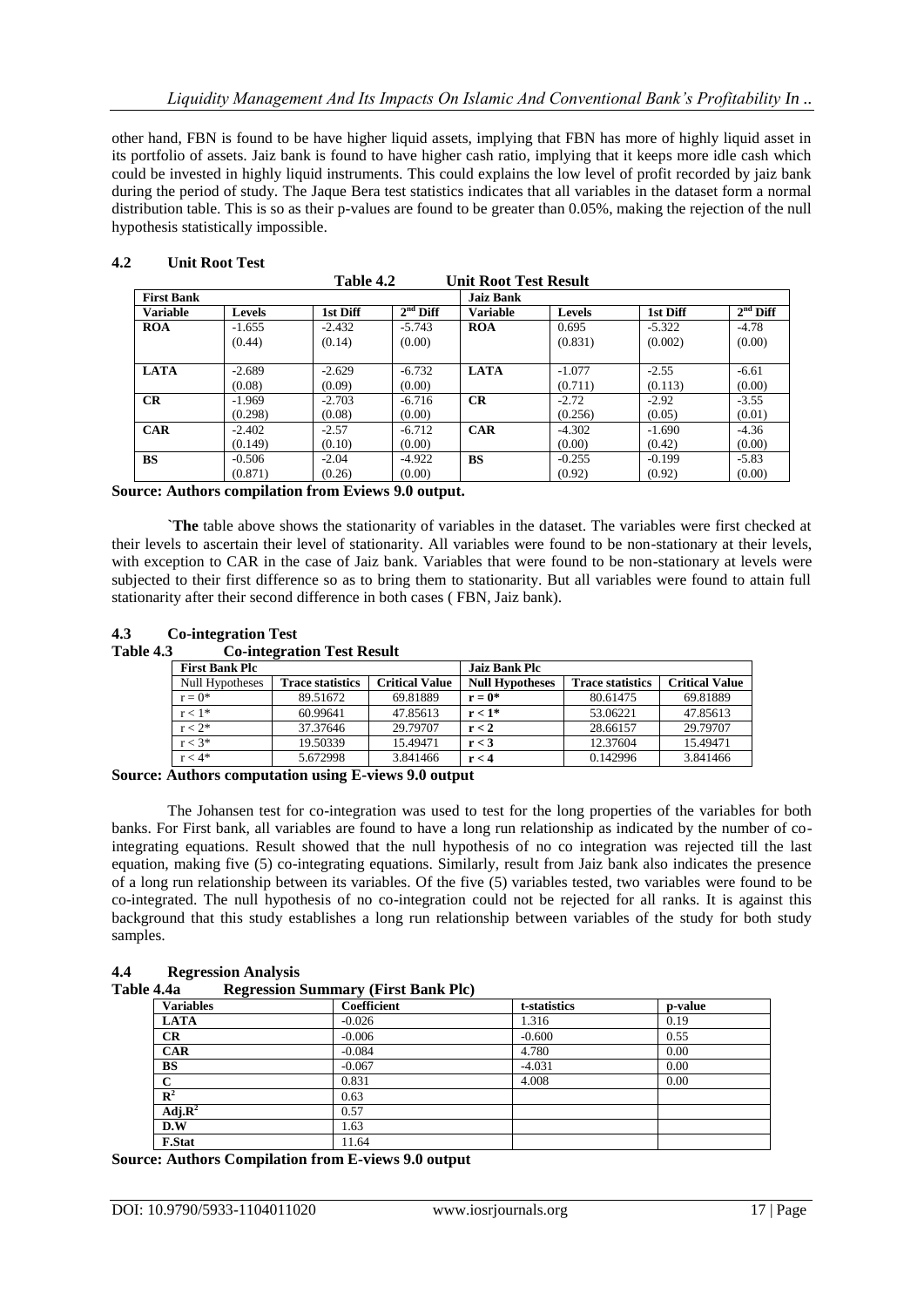Table 4.4a captures the relationship between liquidity and profitability in first bank plc. The coefficient of determination indicates that the explanatory power of the independent variables is fair (0.63). This would mean that the independent variables explain 63% variations in the dependent variable. The F-stat. indicates that the variables of the study have a linear relationship as indicated by the f-statistics (11.6). The D.watson test also shows that the entire estimation is free from autocorrelation (1.6). Therefore we can estimate and interpret the individual relationship in the model.

An interesting transmission pattern is observed between liquidity variables and profitability. An inverse relationship is found between all liquidity variables and profitability. liquid asset to total asset ratio (LATA) is found to have an inverse relationship with profitability during the period of study. A unit change in LATA is expected to lead to an inverse movement in profitability by the value of its coefficient (-0.026). This relationship is found to be statistically insignificant  $(0.199 > 0.05)$  under the 5% level. Current ratio (CR) is seen to have a negative relationship with profitability. Higher liquidity as measured by CR would lead to dwindling bank profitability and this relationship is also not statistically significant at the 5% level ( $0.55 > 0.05$ ). Similar pattern is also observed between cash ratio and profitability level. It is observed that as banks continue to increase the amount of cash kept in the vault or other cash equivalents, the higher its opportunity cost (expected return) hence, dwindling returns. This result is found to be in line with the risk return theory, were profitability/return is found to increase with dwindling liquidity level (higher risk).

Notable is the sign of bank size in the result summary. Bank size is found to have a negative relationship with profitability. This would imply that although banks enjoy significant economies of scale as a result of size, the gains in profitability as size increases diminish. Thus, as stated earlier, First bank plc is one of the largest bank in the industry, it is therefore logical to assume that the bank has gotten to the point of diminishing return were subsequent increase in size has no significant influence on profitability. This relationship is found not to be statistically significant.

|                  | Table 4.4b Regression Summary (Jaiz Bank Plc) |              |         |  |  |  |  |
|------------------|-----------------------------------------------|--------------|---------|--|--|--|--|
| <b>Variables</b> | <b>Coefficient</b>                            | t-statistics | p-value |  |  |  |  |
|                  |                                               |              |         |  |  |  |  |
| <b>LATA</b>      | $-0.055$                                      | $-5.244$     | 0.00    |  |  |  |  |
|                  |                                               |              |         |  |  |  |  |
| CR               | 0.018                                         | 3.875        | 0.00    |  |  |  |  |
| <b>CAR</b>       |                                               |              |         |  |  |  |  |
|                  | $-0.001$                                      | $-0.735$     | 0.46    |  |  |  |  |
| <b>BS</b>        |                                               |              |         |  |  |  |  |
|                  | 0.006                                         | 0.998        | 0.32    |  |  |  |  |
| $\mathbf{C}$     |                                               |              |         |  |  |  |  |
|                  | $-0.036$                                      | $-0.682$     | 0.50    |  |  |  |  |
| $\mathbb{R}^2$   |                                               |              |         |  |  |  |  |
|                  | 0.551                                         |              |         |  |  |  |  |
| $Adj.R^2$        |                                               |              |         |  |  |  |  |
|                  | 0.484                                         |              |         |  |  |  |  |
| D.W              |                                               |              |         |  |  |  |  |
|                  | 1.636                                         |              |         |  |  |  |  |
| <b>F.Stat</b>    |                                               |              |         |  |  |  |  |
|                  | 8.291                                         |              |         |  |  |  |  |

**Table 4.4b Regression Summary (Jaiz Bank Plc)**

#### **Source: Authors computation from E-views 9.0 output**

Table 4.4b captures the relationship between liquidity and profitability in Jaiz bank. The co-efficient of determination indicates that the explanatory power of the independent variables is fair (0.55). This would mean that the independent variables explains 55% variations in the dependent variable. The F-stat. indicates that the variables of the study have a linear relationship as indicated by the f-statistics (8.2). The D.watson test also shows that the entire estimation is free from autocorrelation (1.6). Therefore we can estimate and interpret the individual relationship in the model.

The individual relationship between variables of study is also presented in table 4.4b above. The relationship between liquidity and profitability in Jaiz bank is found to be mixed. For example, a negative relationship is found between two liquidity variable and profitability while the other is found to be positive. Liquid asset to total asset ratio is found to have an inverse relationship with profitability. A unit shock in LASA would trigger a negative response from profitability level by the value of its coefficient (-0.05). This would imply that an increase in the bank liquid asset would lead to a decrease in its profitability level and this relationship is found to be statistically significant at the 1% level (0.00). This is in line with the risk return theory that observes profit declining as risk reduces. The same pattern is found between cash ratio and profitability level. A negative relationship is found between cash ratio and profitability level. A unit innovation in cash ratio is expected to lead to a response in profitability level by the value of its coefficient (-0.01). As bank continues to hold idle investable funds, it increases its opportunity cost (expected return). Therefore, the higher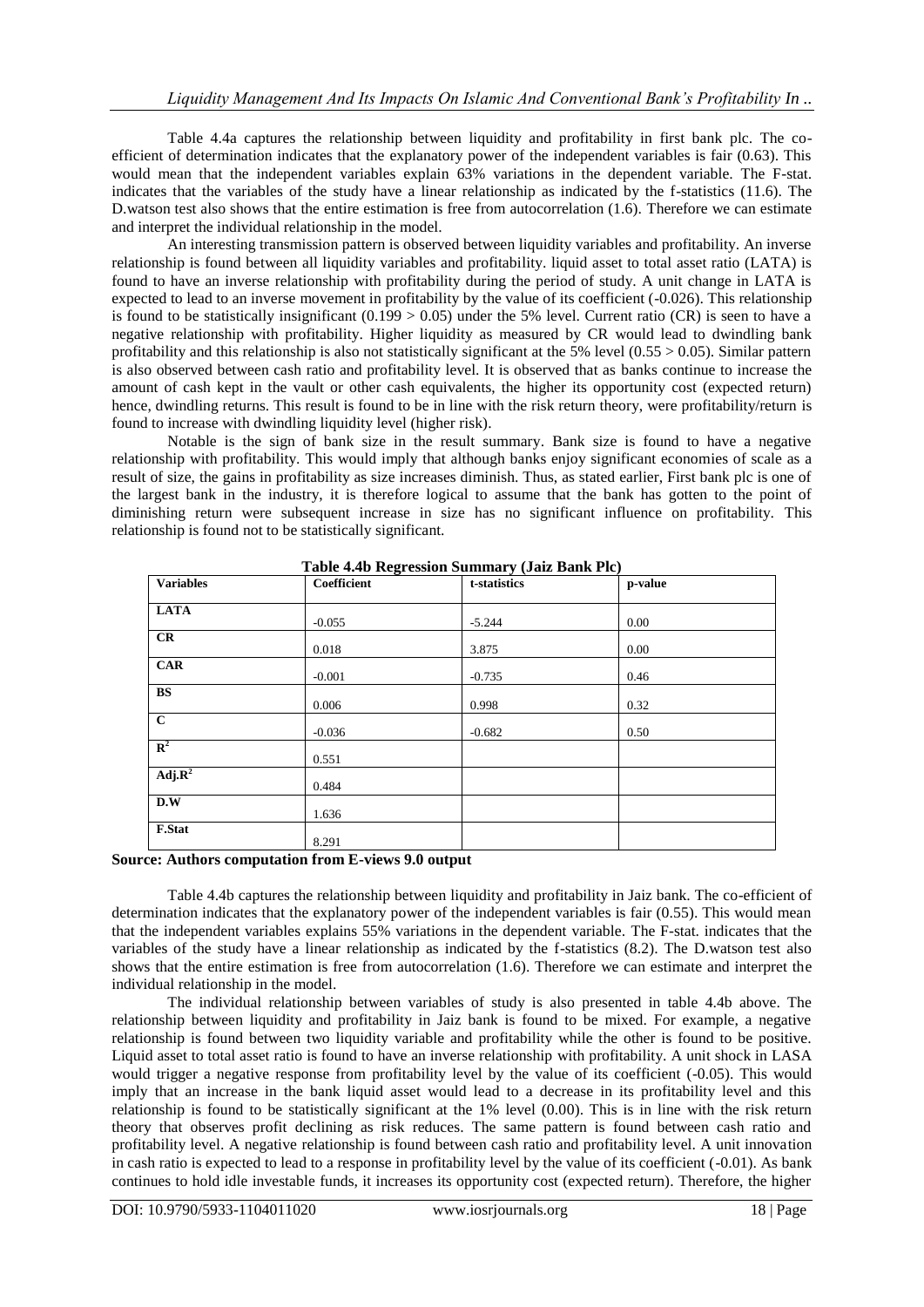the cash kept in the vault or other cash equivalent, the lower its expected profit. Current ratio (CR) is found to have a positive relationship with profitability. A movement in the CR level would lead to a positive movement in profitability by the value of its co-efficient (0.01). This would imply that the more efficiently bank covers up their current liability, the higher its profitability level. This positive linkage can stem from increased customer's confidence, the higher the customer's confidence, the higher the customer patronage. The relationship between current ratio and profitability is found to be statistically significant at the 1% level. Bank size is found to have no statistical significance with profitability level, although the relationship is found to be positive as bigger banks are expected to make larger profits.

#### **4.5 Discussion of Findings**

This study attempted to investigate the impact of liquidity management on banks profitability in both the conventional and Islamic banks of Nigeria. Empirical results indicate that within the period of study, Islamic bank had higher liquidity than the conventional bank. However, the conventional bank was found to have performed better in terms of its return on assets during the period of study. This results confirms the risk return tradeoff were higher risk is found to lead to higher expected return. In this case, the conventional banks higher profitability can be attributed to its lower liquidity position (higher risk). Interesting transmission patterns were found in empirical results. Profitability was seen to have an inverse relationship with liquidity level although with the exception of current ratio in the case of Islamic banks. Although profitability in both Islamic and conventional banks are found to respond to changes in liquidity level, careful examination indicates that profitability is found to respond less significantly to changes in liquidity level. On the contrary, Islamic bank profitability is found to respond more significantly to changes in liquidity level.

Therefore, one can posit that liquidity is not a strong determinant of conventional bank profitability. However, the reverse is observed were profitability is significantly driven by liquidity in Islamic banks. The findings of this study is in line with the submission of Ran et al (2016) were Islamic banks were found to fare better than conventional banks in terms of profitability and liquidity. The findings of this study is also found to be in line with studies of Suresh and Bardastani (2016) and Suifullah (2010) were Islamic bank liquidity were found to rank higher than conventional banks.

#### **V. Conclusion And Recommendation**

This study sets out to investigate the nexus between liquidity management and profitability in both the conventional and Islamic banks in Nigeria for the period 2012-2019. The ordinary least square estimation technique was used to capture the relationship between liquidity and profitability variables. First bank plc and Jaiz bank were the center stage of the empirical analysis. Empirical result indicated an inverse relationship between liquidity and profitability in both conventional and Islamic banks. However, it was found that Islamic bank profitability responds more to variations in liquidity level. Liquidity was found not to be a strong determinant of conventional banks profitability. Islamic and conventional banks were both found to follow the risk return theory, were higher risk should lead to higher returns.

Premise on research findings, it is therefore the conclusion of this study the relationship between liquidity and profitability in both conventional and Islamic in Nigeria is negative. However, Islamic banks profitability was found to respond more to changes in liquidity level. It is therefore the recommendation of this study that this study recommend that banks in general keeps liquidity as needed to meet up defined liabilities and not needlessly keeping too much liquidity as it erodes banks profits. Islamic Bank in particular would need to create various instruments/medium of keeping liquidity that can be complaint with Islamic laws and principles. The CBN and other Islamic regulatory body is also called upon to act as a lender of last resort for these banks so they can have a way out in times of liquidity crisis. The capital base of Islamic should also be reviewed to that the bank can have a cushion to absorb shocks resulting from liquidity problems.

#### **References**

- [1]. Abduh, M., & Idrees, Y. (2013). Determinants of Islamic banking profitability in Malaysis. *Australian Journal of Basic and Applied Science,* 7(2), 204-210.
- [2]. Abikan, I. (2009). Constitutionality of Islamic banking in Nigeria, contemporary issues in Islamic jurisprudence. Rawel Fortune Resources, Benin, Chapter 7, Pages 94-121.
- [3]. Abulaila, M., & Alhathlool, J. (2016). The balance between liquidity and profitability in commercial banks. *Research Journal of Finance and Accounting, 7(6), 78-88.*
- [4]. Adebayo, R. (2010). The Current Development in Islamic Banking and Finance motivating factors for the viability of Islamic banking in Nigeria. Being a paper presented at an International Conference on Islamic Banking and Finance, held at Crescent University, Abeokuta.
- [5]. Adebayo, R. (2011). A study of the legal and regulatory issues of non-interest banking system in Nigeria. *Journal of Islamic Banking & Finance*, 28 (1), 23-27
- [6]. Agbad, A., & Osuji, C. (2013). The efficacy of liquidity management and banking performance in Nigeria. International *Review of Management and Business Research, 2(1), 223-233.*